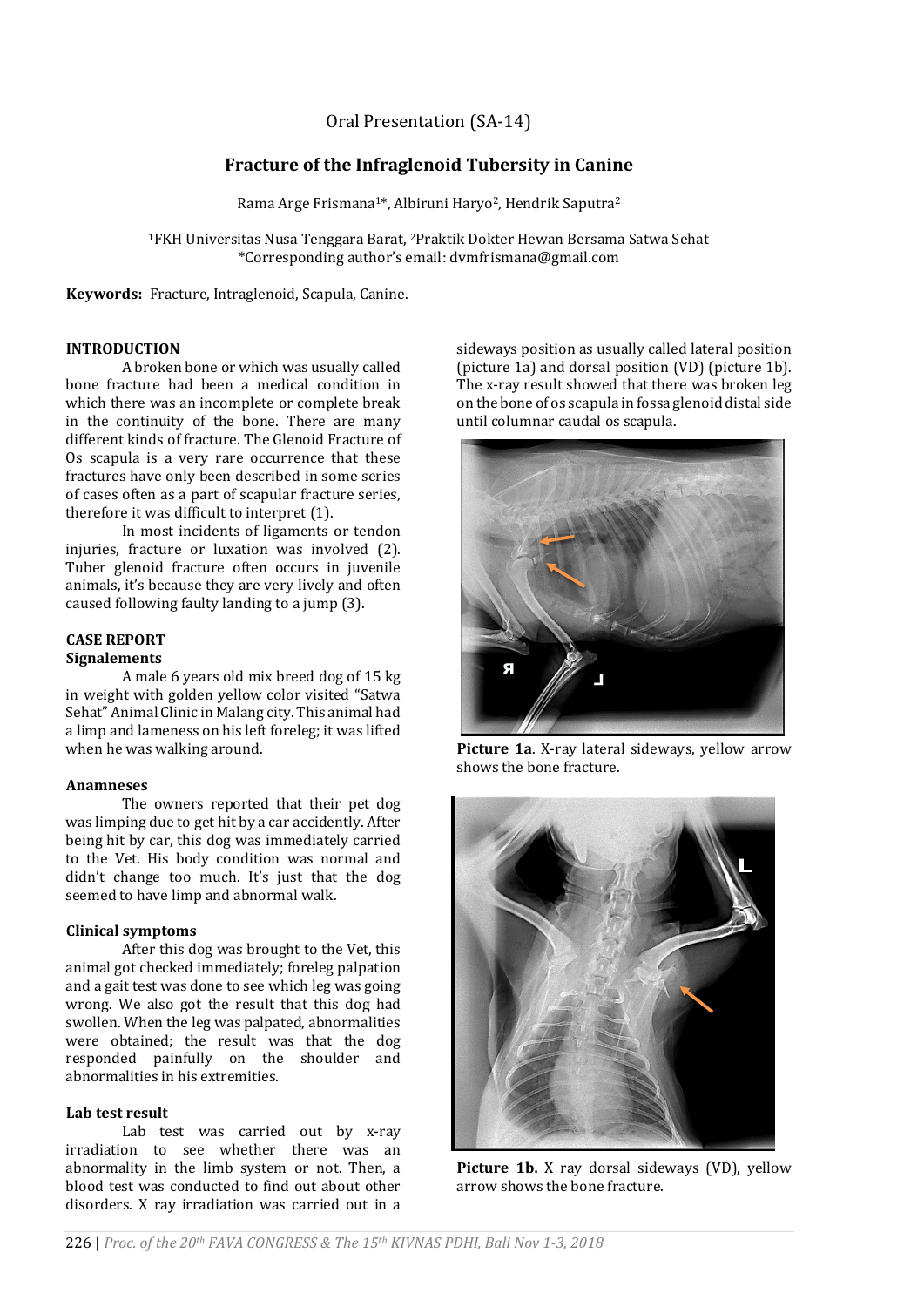| <b>Table 1.</b> Blood test result.                                                                                                                                                                                                                                                                                                                                                                                                                  |              |                       |                                      |     |
|-----------------------------------------------------------------------------------------------------------------------------------------------------------------------------------------------------------------------------------------------------------------------------------------------------------------------------------------------------------------------------------------------------------------------------------------------------|--------------|-----------------------|--------------------------------------|-----|
| Examination                                                                                                                                                                                                                                                                                                                                                                                                                                         | result       | Unit                  | normal                               |     |
|                                                                                                                                                                                                                                                                                                                                                                                                                                                     |              |                       |                                      |     |
| Hematology<br>white blood cell (wbc)                                                                                                                                                                                                                                                                                                                                                                                                                | 30.1         | $10^{3}/\mu$          | $6.0 - 17.0$                         |     |
| red blood cell (rbc)                                                                                                                                                                                                                                                                                                                                                                                                                                | 8.57         | $10^{6}/\mu$          | $5.5 - 8.5$                          |     |
| hemoglobin (hb)                                                                                                                                                                                                                                                                                                                                                                                                                                     | 12.1         | g/dL                  | $12.0 - 18.0$                        |     |
| hematokrit (hct)                                                                                                                                                                                                                                                                                                                                                                                                                                    | 57           | $\%$                  | $37.0 - 55.0$                        |     |
| <b>MCV</b><br>MHC                                                                                                                                                                                                                                                                                                                                                                                                                                   | 66.5<br>14.1 | fL<br>pg              | $60.0 - 77.0$<br>$19.5 - 24.5$       |     |
| MCHC                                                                                                                                                                                                                                                                                                                                                                                                                                                | 21.2         | g/dL                  | $32.0 - 36.0$                        |     |
| thrombocytes                                                                                                                                                                                                                                                                                                                                                                                                                                        | 165          | $10^{4}3/\mu$         | $200 - 500$                          |     |
| Lymphocytes                                                                                                                                                                                                                                                                                                                                                                                                                                         | 5.9          | $\%$                  | $12.0 - 30.0$                        |     |
| Monocytes                                                                                                                                                                                                                                                                                                                                                                                                                                           | 5.2          | $\%$                  | $3.0 - 10.0$                         |     |
| Granulocytes                                                                                                                                                                                                                                                                                                                                                                                                                                        | 88.9         | %                     | $60.0 - 80.0$                        |     |
| Limphocytes                                                                                                                                                                                                                                                                                                                                                                                                                                         | 1.6          | $10^{\circ}3/\mu l$   | $1.0 - 4.8$                          |     |
| Monocytes                                                                                                                                                                                                                                                                                                                                                                                                                                           | 1.4          | $10^{3}/\mu$          | $0.15 - 1.35$                        |     |
| Granulocytes<br>RDW-CV                                                                                                                                                                                                                                                                                                                                                                                                                              | 27.1<br>14.9 | $10^{4}3/\mu$<br>$\%$ | $3.5 - 14.0$<br>$12.0 - 16.0$        |     |
| RDW-SD                                                                                                                                                                                                                                                                                                                                                                                                                                              | 42.1         | fL                    | $35 - 56$                            |     |
| PCT                                                                                                                                                                                                                                                                                                                                                                                                                                                 | 0.124        | $\%$                  | $0.0 - 2.9$                          |     |
| <b>MPW</b>                                                                                                                                                                                                                                                                                                                                                                                                                                          | 7.5          | fL                    | $6.7 - 11.0$                         |     |
| PDW                                                                                                                                                                                                                                                                                                                                                                                                                                                 | 7.6          | $\%$                  | $0.0 - 5 - 0$                        |     |
| P-LCR                                                                                                                                                                                                                                                                                                                                                                                                                                               | 11.7         | $\%$                  | $13.0 - 43.0$                        |     |
| blood biochemistry                                                                                                                                                                                                                                                                                                                                                                                                                                  |              |                       |                                      |     |
| ALT/SGPT                                                                                                                                                                                                                                                                                                                                                                                                                                            | 40           | U/L                   | $8.2 - 57.3$                         |     |
| Ureum (BUN)                                                                                                                                                                                                                                                                                                                                                                                                                                         | 12           | mg/dL                 | $10.0 - 20.0$                        |     |
| Creatinine<br><b>Total Protein</b>                                                                                                                                                                                                                                                                                                                                                                                                                  | 1.2<br>7.6   | mg/dL<br>g/dL         | $1.0 - 2.0$<br>$5.4 - 7.5$           |     |
| Albumin                                                                                                                                                                                                                                                                                                                                                                                                                                             | 2.5          | g/dL                  | $2.6 - 4.0$                          |     |
| Globulin                                                                                                                                                                                                                                                                                                                                                                                                                                            | 5.1          | g/dL                  | $2.7 - 4.4$                          |     |
| Ratio A/G                                                                                                                                                                                                                                                                                                                                                                                                                                           | 0.49         |                       | $0.6 - 1.1$                          |     |
| Total bilirubin                                                                                                                                                                                                                                                                                                                                                                                                                                     | 0.3          | mg/dL                 | $0.07 - 0.61$                        |     |
| Alkalin Phospatase (ALP)                                                                                                                                                                                                                                                                                                                                                                                                                            | 89           | U/L                   | $10.6 - 100.7$                       |     |
| Glukosa                                                                                                                                                                                                                                                                                                                                                                                                                                             | 100          | mg/dL                 | $60.0 - 100$                         |     |
| Amilase                                                                                                                                                                                                                                                                                                                                                                                                                                             | 894          | U/L                   | 269.5 - 1462.4                       |     |
| Elektrolit<br>Natrium/sodium                                                                                                                                                                                                                                                                                                                                                                                                                        | 143          | mmol/L                | 140 - 153                            |     |
| Kalium/potasium                                                                                                                                                                                                                                                                                                                                                                                                                                     | 5.3          | mmol/L                | $3.8 - 5.6$                          |     |
| Calsium                                                                                                                                                                                                                                                                                                                                                                                                                                             | 10.6         | mg/dL                 | $8.7 - 11.8$                         |     |
| Phospor                                                                                                                                                                                                                                                                                                                                                                                                                                             | 5.5          | mg/dL                 | $2.6 - 6.8$                          |     |
| Blood test result from table<br>additional data as a confirmation of diagnosis.<br>Abnormalities of blood test can be seen in table 1.<br>In the table 1 shows that there was no fracture due<br>to internal factor, such as microbial infection which<br>bone<br>cause<br>can<br>Hematology test or blood test also aimed to<br>prepare animals prior to anesthesia, whether the<br>animal was ready for anesthesia before bone<br>surgery or not. |              |                       | 1 was<br>structure become abnormal.  |     |
| <b>Differential Diagnosis</b>                                                                                                                                                                                                                                                                                                                                                                                                                       |              |                       |                                      |     |
| Extremities disorder often occurs                                                                                                                                                                                                                                                                                                                                                                                                                   |              |                       |                                      | in  |
| juvenile dogs, the disorder that occurs can be<br>fractures, joint dislocations, lack of calcium, and                                                                                                                                                                                                                                                                                                                                               |              |                       |                                      |     |
| lameness. When reviewing the x-ray result, it was                                                                                                                                                                                                                                                                                                                                                                                                   |              |                       |                                      |     |
| found that the occurrence of an extremity disorder                                                                                                                                                                                                                                                                                                                                                                                                  |              |                       |                                      |     |
| was due to a foreleg fracture. The foreleg fracture                                                                                                                                                                                                                                                                                                                                                                                                 |              |                       |                                      |     |
| can occur in various bones, such as the bones of the                                                                                                                                                                                                                                                                                                                                                                                                |              |                       |                                      |     |
| humerus, radius-ulna, scapula, carpal<br>metacarpal.                                                                                                                                                                                                                                                                                                                                                                                                |              |                       |                                      | and |
|                                                                                                                                                                                                                                                                                                                                                                                                                                                     |              |                       |                                      |     |
| Prognose                                                                                                                                                                                                                                                                                                                                                                                                                                            |              |                       |                                      |     |
|                                                                                                                                                                                                                                                                                                                                                                                                                                                     |              |                       | The healing process in the case of a |     |
|                                                                                                                                                                                                                                                                                                                                                                                                                                                     |              |                       |                                      |     |
| fracture takes various times depending on the                                                                                                                                                                                                                                                                                                                                                                                                       |              |                       |                                      |     |
| severity and location of the fractures. The lameness                                                                                                                                                                                                                                                                                                                                                                                                |              |                       |                                      |     |
|                                                                                                                                                                                                                                                                                                                                                                                                                                                     |              |                       |                                      |     |

**Table 1. Blood test result** 

#### **Differential Diagnosis**

#### **Prognose**

The healing process in the case of a fracture takes various times depending on the severity and location of the fractures. The lameness is caused by pain due to instability of the

infraglenoid tuberosity that caused micromovements at the level of the fracture line. Moreover, the pull due to the biceps branchii tendon during flexion of the shoulder has created continue micro-fractures that could have affected the healing process [5]. When a joint is involved in the fracture, it indicates the need of surgery, and the prognosis will be classified as guarded [8].

#### **Therapy**

In the case of an extremity fracture, surgery should be performed immediately because if surgery was not performed immediately it would form a callus which can cause the imperfect healing process.In preparation for a general anesthetic, the dog must not eat for at least 10 to 12 hours beforehand so their stomach is empty. This should be done to prevent vomiting under anesthesia and the risk of inhaling food down into the lung. Once the dog was stable, a premedication injection was given. Injection premedication was using xylazine 2mg/kg IM (®interchemie, Netherland). This premedication provides pain relief, minimizes the amount of inducing agent required and for smoother maintenance. General anesthesia was induced with 5.5mg/kg ketamine (®kepro, Holland). After inducing general anesthesia, the Vet gave catheter for liquid therapy with the aim that the dog would not be shocked during the surgery. We made an incision on the shoulder, then looking for the broken part of the bone of os scapula. After an incision, then it was rinsed with NaCl solution to be able to see the broken part of the bone, this could make it easier during the bone surgery process.

Bone grafting was conducted using combination of locking plate and wire. The plate was attached to the columnar os scapula and tuberglenoid, then to reinforce and make it flexible we added wire mounting across the plate (picture 2). After breaking a bone grafting done, the muscle was stitched by using polyglactin suture as well as in the subcutaneous section. Then for the skin was stitched by using silk suture. This surgery took approximately four and half an hour. This bone grafting was very difficult because the broken bone was small and located in the shoulder joint.



**Picture 2**. Post-operative after tuber glenoid